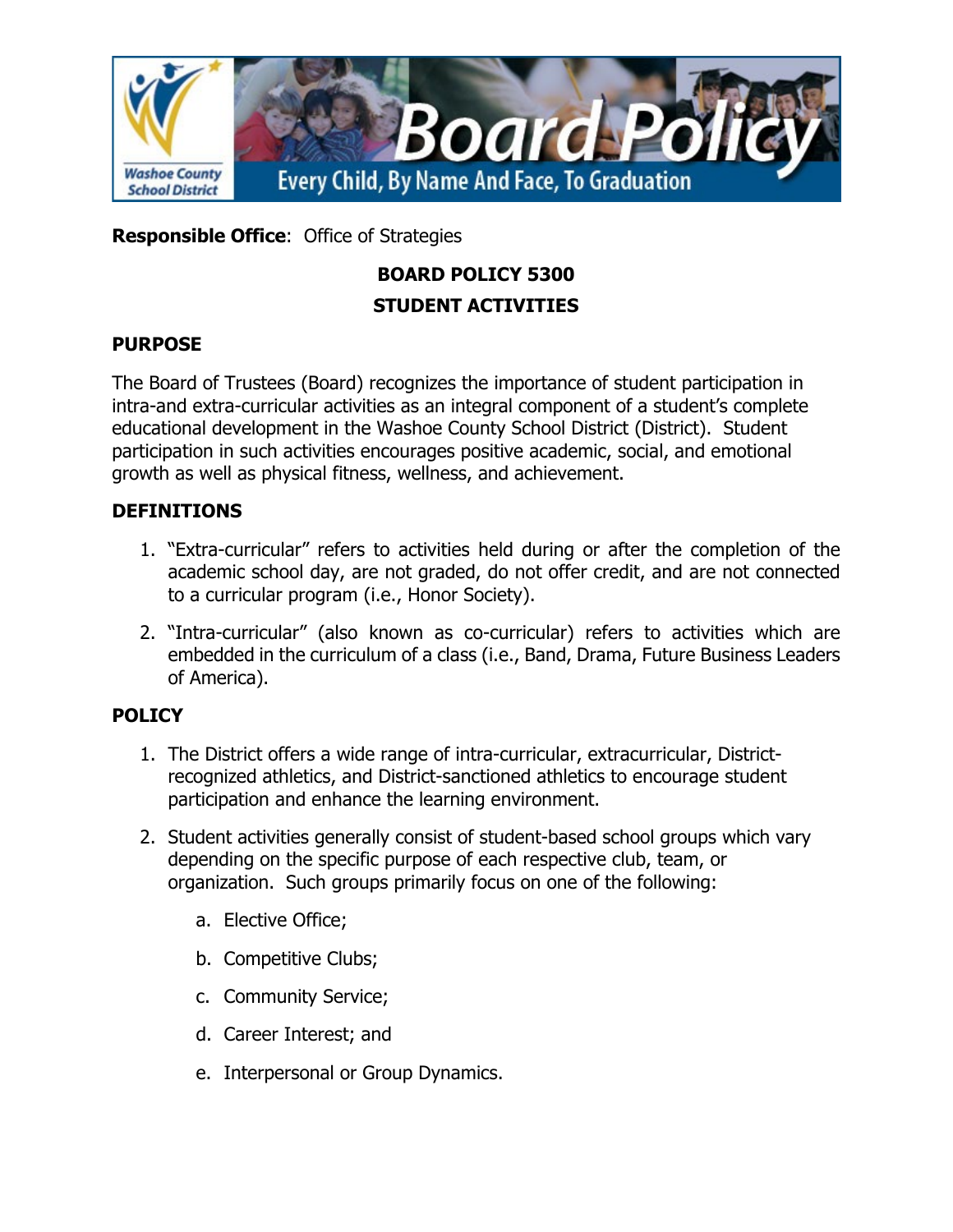- 3. The Board seeks to:
	- a. Implement, monitor, promote, and maintain activities that provide a positive outlet for student-participants;
	- b. Protect the welfare of student-participants;
	- c. Protect existing programs and enable all students to gain the benefits of participation; and
	- d. Promote financial transparency, sound business practices, and equivalency of treatment between schools.
- 4. General Rules and Protocols
	- a. No student shall be denied access to or membership in a school club, team, or organization based on gender, race, color, religion, political beliefs, disability, or any other discriminatory basis prohibited by Board Policy. The prohibition against discrimination shall extend to the selection of officers for clubs and organizations;
	- b. No student shall be prohibited from participating in sanctioned activities related to the educational program because of an inability to pay fees associated with the activity;
	- c. Membership shall be based on pre-established criteria;
	- d. If applicable, the charter, bylaws, or other written guidelines setting forth the purposes, qualifications for membership, and the rules of conduct of each approved club or organization shall be kept on file and available to students and employees of the school; and
	- e. The principal is responsible and accountable for the supervision of all student activities connected with the school. An on-campus employee shall be designated to serve in an advisor role for any student club or organization. The advisor shall report to school administration and ensure compliance with all District and site-based procedures related to student activities, to include decision-making, facilities use, security, finances, conduct of attendees, supervision.
- 5. The Board hereby directs the Superintendent to adopt an Administrative Regulation to implement and maintain the purpose of this Board Policy. The Superintendent shall include in the Administrative Regulation the following provisions:
	- a. Protocols for the adoption, implementation, and management of a club, team or organization at a school;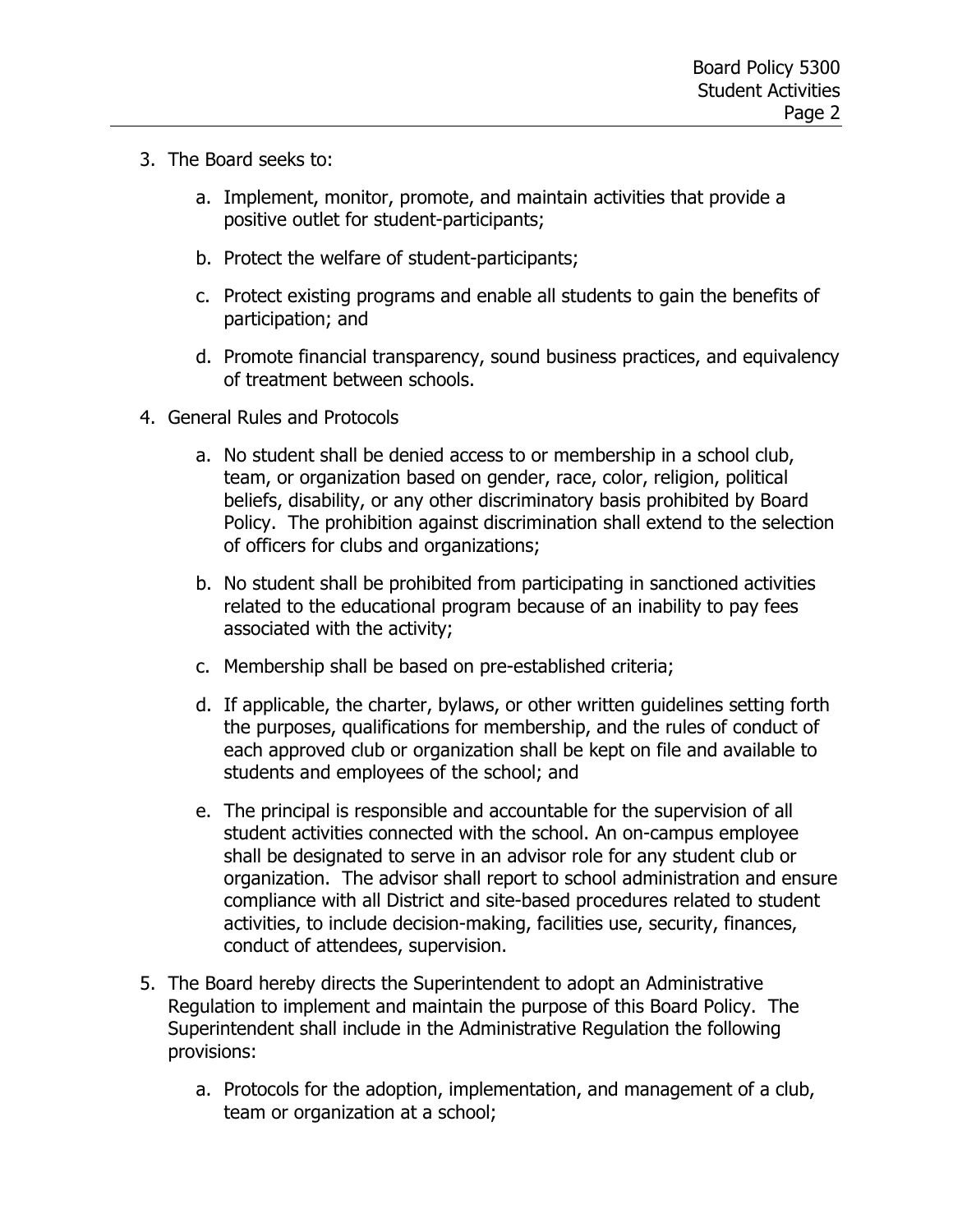- b. Facility use;
- c. Applicable financial procedures, to include management and use of student activity funds, fees, and fundraising; and
- d. Student participation to include, but not limited to:
	- i. Academic eligibility and behavioral requirements and expectations;
	- ii. Eligibility Appeals;
	- iii. Student travel guidelines and protocols; and
	- iv. The safety and welfare of student participants.
- 6. Disclaimer for Intra-curricular and Extracurricular Activities
	- a. The District is not responsible or liable for Intra-curricular and/or Extracurricular Activities not supported by the District that are owned, organized, promoted, or participated in by employees operating outside the course and scope of their employment with the District.
		- i. District employees who are involved with non-sanctioned activities or organizations during their personal time must understand that employment with the District does not extend to the granting of benefits or privileges not available to non-employees (i.e., use of a school facility).
		- ii. Employees should be aware of District rules related to conflict of interest and ethical responsibilities. District employees, to include coaches/advisors and volunteers, shall avoid any conflict of interest between his/her employment or volunteer opportunity and the non-sanctioned activity; and comply with ethical responsibilities by maintaining separation between the duties as a District employee and the duties to the outside organization. This includes use of District email, communication with students and other employees during work hours related to the outside organization, and other use of District resources.
	- b. The District is not responsible for, nor does it control or incur liability for, summer and/or out-of-season activities.

### **LEGAL REQUIREMENTS AND ASSOCIATED DOCUMENTS**

1. This Board Policy aligns with the District's Strategic Plan and aligns/complies with the governing documents of the District, to include: